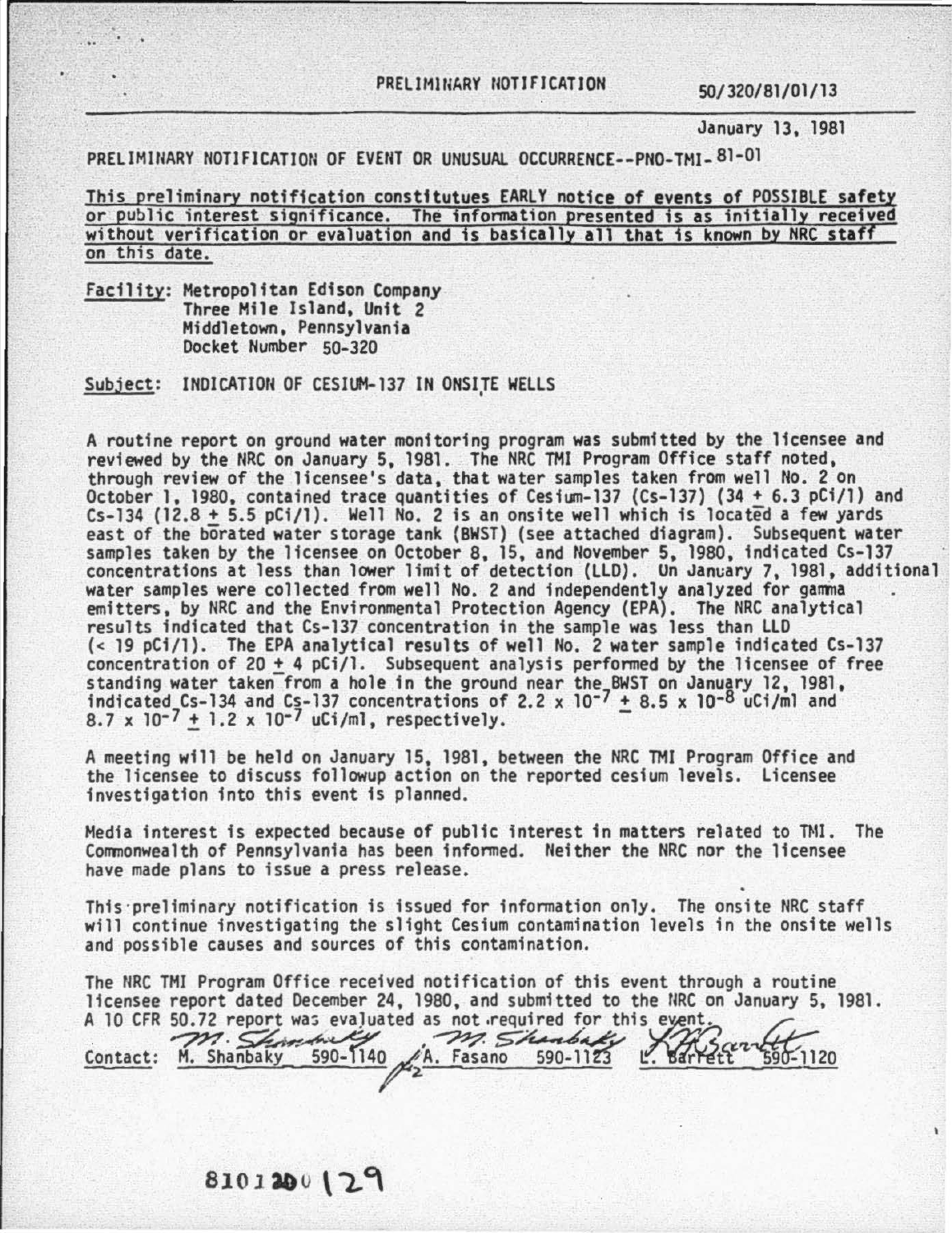LOCATION OF TMI MONITORING WELL #2

NORTH

Ç,

 $\blacksquare$ 

7

ş

ĩ,

J.